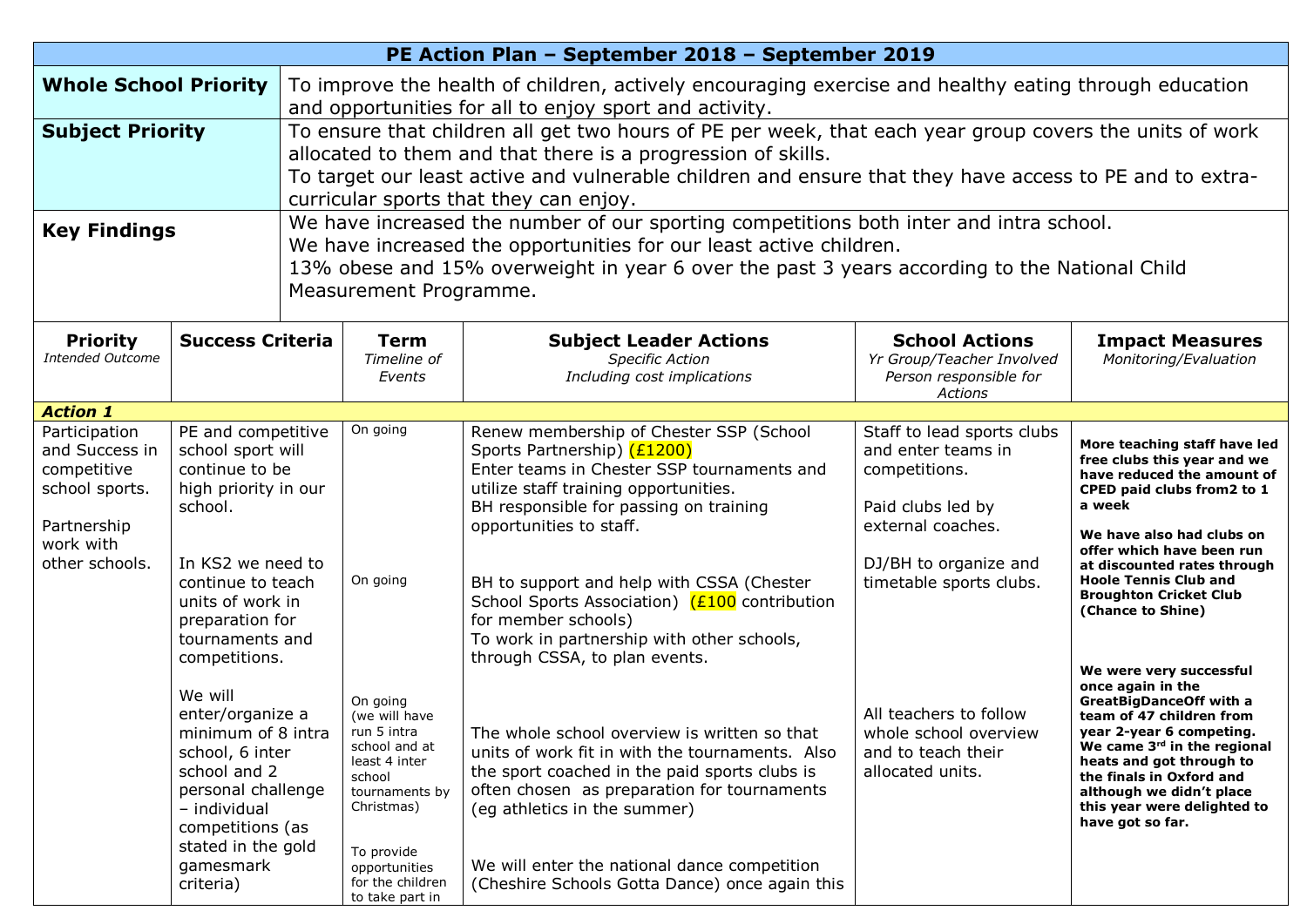| <b>Action 2</b><br>To improve the<br>quality of PE<br>teaching,<br>including<br>assessment<br>and to ensure<br>consistency<br>and a full<br>coverage of<br>the curriculum | We will ensure that<br>children over 50%<br>of children take<br>part in extra<br>curricular activities.<br>All year groups to<br>receive 2 hours PE<br>teaching per week.<br>Each year group to<br>cover all of their units<br>from the whole school<br>overview.<br>Staff training -<br>provide staff with<br>professional<br>development,<br>mentoring, training and<br>resources to help them<br>teach PE and sport more<br>effectively and embed<br>physical activity across<br>our school<br>Hire qualified sports<br>coaches to work with<br>teachers to enhance or<br>extend current<br>opportunities. | alternative<br>forms of<br>exercise such as<br>dance or<br>gymnastics and<br>to be involved<br>in competition<br>and<br>showcasing. | year.<br>£500 to be allocated to transport costs.<br>$E$ <sup>40</sup> to enter the competition<br>BH to organize staff training through Chester<br>SSP for all teaching staff (one session free as<br>part of our package) We will pay an extra<br>$E100$ to have separate ks1 and ks2 training.<br>BH to send questionnaire home with all children<br>for both parents and pupils in order to gauge<br>pupil and parent views on PE and sports<br>coverage/opportuntities/effectiveness.<br>Dance teacher employed for one half day per<br>week over approximately 35 weeks, to teach<br>dance to each year group in turn (£70 per half<br>day - $\frac{2450 \text{ total for the year}}{2450}$<br>To continue to employ sports coaches to work<br>with each year group in turn. Working<br>collaboratively with class teachers in order to<br>develop their skills. £70 per half day - £2450<br>per coach for the year. <b>£7350 for the three</b> | BH together with SLT to collate<br>and gather information from<br>questionnaires in order to<br>make improvements.<br>Teachers to work with sports<br>coaches to ensure progression<br>and coverage for all children<br>Teachers or TAs to to work<br>along-side the coaches, to plan<br>lessons, to evaluate and to<br>team teach.<br>BH | <b>Staff training very</b><br>successful - focus on<br>achievement for all and how<br>to structure lessons<br>effectively.<br>Dance has become a big<br>part of our school year and<br>every year group in turn has<br>a series of dance lessons<br>which culminate in a<br>performance for parents.<br>This continues to be very<br>popular and successful.<br><b>Balance is useful for</b><br>planning PE to ensure that<br>all objectives are covered<br>and to ensure progression<br>of skills. It has been used<br>more for this than for<br>assessment but year 3 have<br>assessed PE on Balance and<br>other year groups for |
|---------------------------------------------------------------------------------------------------------------------------------------------------------------------------|---------------------------------------------------------------------------------------------------------------------------------------------------------------------------------------------------------------------------------------------------------------------------------------------------------------------------------------------------------------------------------------------------------------------------------------------------------------------------------------------------------------------------------------------------------------------------------------------------------------|-------------------------------------------------------------------------------------------------------------------------------------|-------------------------------------------------------------------------------------------------------------------------------------------------------------------------------------------------------------------------------------------------------------------------------------------------------------------------------------------------------------------------------------------------------------------------------------------------------------------------------------------------------------------------------------------------------------------------------------------------------------------------------------------------------------------------------------------------------------------------------------------------------------------------------------------------------------------------------------------------------------------------------------------------------------------------------------------------------|-------------------------------------------------------------------------------------------------------------------------------------------------------------------------------------------------------------------------------------------------------------------------------------------------------------------------------------------|-------------------------------------------------------------------------------------------------------------------------------------------------------------------------------------------------------------------------------------------------------------------------------------------------------------------------------------------------------------------------------------------------------------------------------------------------------------------------------------------------------------------------------------------------------------------------------------------------------------------------------------|
| <b>Action 3</b>                                                                                                                                                           |                                                                                                                                                                                                                                                                                                                                                                                                                                                                                                                                                                                                               |                                                                                                                                     | coaches in total for the year.<br>To further develop the use of Balance for<br>assessing PE.                                                                                                                                                                                                                                                                                                                                                                                                                                                                                                                                                                                                                                                                                                                                                                                                                                                          |                                                                                                                                                                                                                                                                                                                                           | swimming.                                                                                                                                                                                                                                                                                                                                                                                                                                                                                                                                                                                                                           |
| To encourage<br>pupils to take<br>on leadership<br>or volunteer<br>roles that<br>support sport<br>and physical<br>activity within                                         | Playground leaders from<br>year 5 and 6 supporting<br>adult sports coaches on<br>the playground at<br>lunchtime.<br>Year 5 and 6 pupils to<br>organize intra school<br>events.                                                                                                                                                                                                                                                                                                                                                                                                                                |                                                                                                                                     | All year 5s to undertake a training day to<br>qualify as playground leaders (see action 6)                                                                                                                                                                                                                                                                                                                                                                                                                                                                                                                                                                                                                                                                                                                                                                                                                                                            |                                                                                                                                                                                                                                                                                                                                           | This has not happened this<br>year.<br>With our reduced play space<br>we are teaching the children<br>playground games such as 4<br>square and will focus on<br>encouraging them to play<br>these games as well as to<br>participate in the structured<br>activities provided by sports                                                                                                                                                                                                                                                                                                                                             |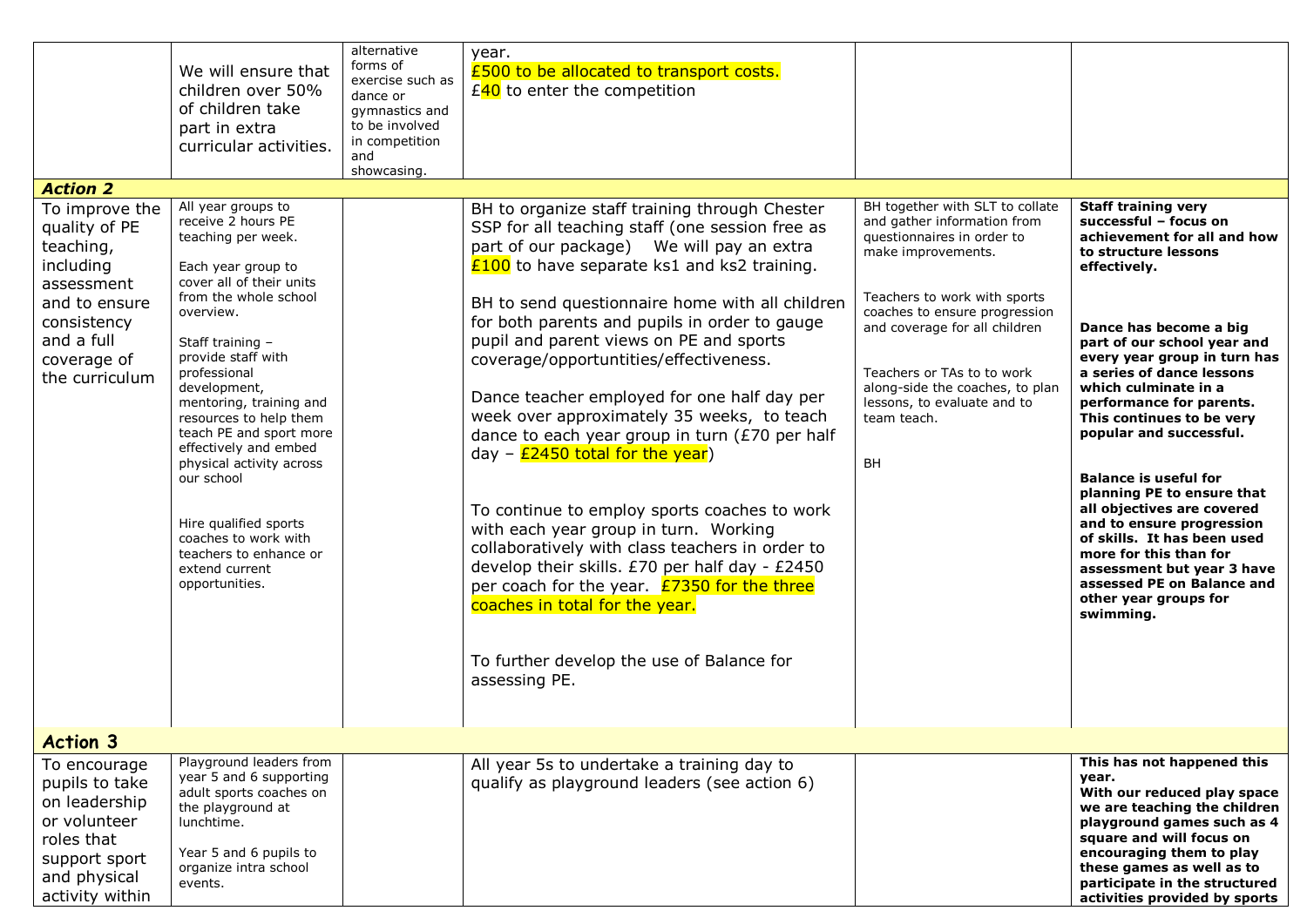| the school                                                                                                                                       |                                                                                                                                                                                                                                                                                                                                            |             |                                                                                                                                                                                                                                                                                                                                                                                                                                                 |                                                                                                   | coaches.                                                                                                                                                                                                                                                                                                                                                                                                      |  |  |  |
|--------------------------------------------------------------------------------------------------------------------------------------------------|--------------------------------------------------------------------------------------------------------------------------------------------------------------------------------------------------------------------------------------------------------------------------------------------------------------------------------------------|-------------|-------------------------------------------------------------------------------------------------------------------------------------------------------------------------------------------------------------------------------------------------------------------------------------------------------------------------------------------------------------------------------------------------------------------------------------------------|---------------------------------------------------------------------------------------------------|---------------------------------------------------------------------------------------------------------------------------------------------------------------------------------------------------------------------------------------------------------------------------------------------------------------------------------------------------------------------------------------------------------------|--|--|--|
|                                                                                                                                                  |                                                                                                                                                                                                                                                                                                                                            |             |                                                                                                                                                                                                                                                                                                                                                                                                                                                 |                                                                                                   |                                                                                                                                                                                                                                                                                                                                                                                                               |  |  |  |
|                                                                                                                                                  |                                                                                                                                                                                                                                                                                                                                            |             |                                                                                                                                                                                                                                                                                                                                                                                                                                                 |                                                                                                   |                                                                                                                                                                                                                                                                                                                                                                                                               |  |  |  |
| <b>Action 4</b>                                                                                                                                  |                                                                                                                                                                                                                                                                                                                                            |             |                                                                                                                                                                                                                                                                                                                                                                                                                                                 |                                                                                                   |                                                                                                                                                                                                                                                                                                                                                                                                               |  |  |  |
| To encourage<br>and promote a<br>healthy<br>lifestyle and a<br>love of<br>exercise.<br>To support and<br>engage the<br>least active<br>children. | Children in all year<br>groups to understand<br>the importance of<br>exercise and a healthy<br>diet for our hearts and<br>bodies.<br>KS2 pupils should be<br>able to deliver a warm<br>up and cool down and to<br>explain why these are<br>important.<br>In KS1, children should<br>be able to explain why<br>we warm up and cool<br>down. | Autumn Term | Cheshire Phoenix to work with Years 5 and 6<br>on health and sport. (£250)<br>To enter all year 2 children into a multiskills<br>festival in November.<br>To enter vulnerable children of all ages into a<br>SEN multi-sport festival.<br>Sports coaches employed at lunchtimes to<br>encourage less active children to participate in<br>games and fun activities. £160/week (£5760<br>for the year)<br>To continue to promote the daily mile. | All staff.<br>BH to organize.<br>Monitor children's response and<br>progress through pupil voice. | Cheshire Phoenix, as always,<br>were a big hit. The players<br>who visit are great role models<br>for the children and our<br>basketball team that came<br>from the coaching sessions<br>were very successful, winning<br>one tournament and playing<br>commendably in two others.<br>The daily mile is getting more<br>difficult because of the space<br>but all classes still try to get<br>out once a day. |  |  |  |
|                                                                                                                                                  |                                                                                                                                                                                                                                                                                                                                            |             | All year 3 and 4 children to receive professional<br>tennis, cricket and rugby coaching and to be<br>given the opportunity to take part in a tag<br>rugby festival in April organized by Warrington<br>Wolves.                                                                                                                                                                                                                                  |                                                                                                   | The professional coaching<br>opportunities were brilliant for<br>the children.<br>The rugby festival was very<br>inclusive - all of year 3 and<br>year 4 were able to take part<br>and it was enjoyed by all.                                                                                                                                                                                                 |  |  |  |
| <b>Action 5</b>                                                                                                                                  |                                                                                                                                                                                                                                                                                                                                            |             |                                                                                                                                                                                                                                                                                                                                                                                                                                                 |                                                                                                   |                                                                                                                                                                                                                                                                                                                                                                                                               |  |  |  |
| To improve<br>behaviour and<br>physical<br>activity levels<br>at playtimes.                                                                      | Increased activity levels<br>on the playground.                                                                                                                                                                                                                                                                                            |             | Sports coaches employed to provide supervised<br>sporting activities every lunchtime in KS2 and 3<br>lunchtimes in KS1 (see action 4).<br>Judith Gilmour (CPED) to provide training for all<br>year 5 children as playground leaders (£280)<br>After the course, year 5 children to volunteer<br>for a rota where they will assist the coaches at<br>lunchtimes to provide games and activities for<br>children in both key stages.             | BH/play leaders/sports coaches<br>Staff on playground duty and<br>y5 skipping monitors.           | <b>March 2019</b><br>Because of the limited space<br>caused by the building works<br>there have been some<br>problems with lunchtime<br>behaviour.<br>In the summer term, we will<br>employ two coaches per<br>lunchtime and timetable the<br>activities per year group and<br>activity to make sure we are<br>being completely inclusive and<br>that all children get a chance to<br>join in.                |  |  |  |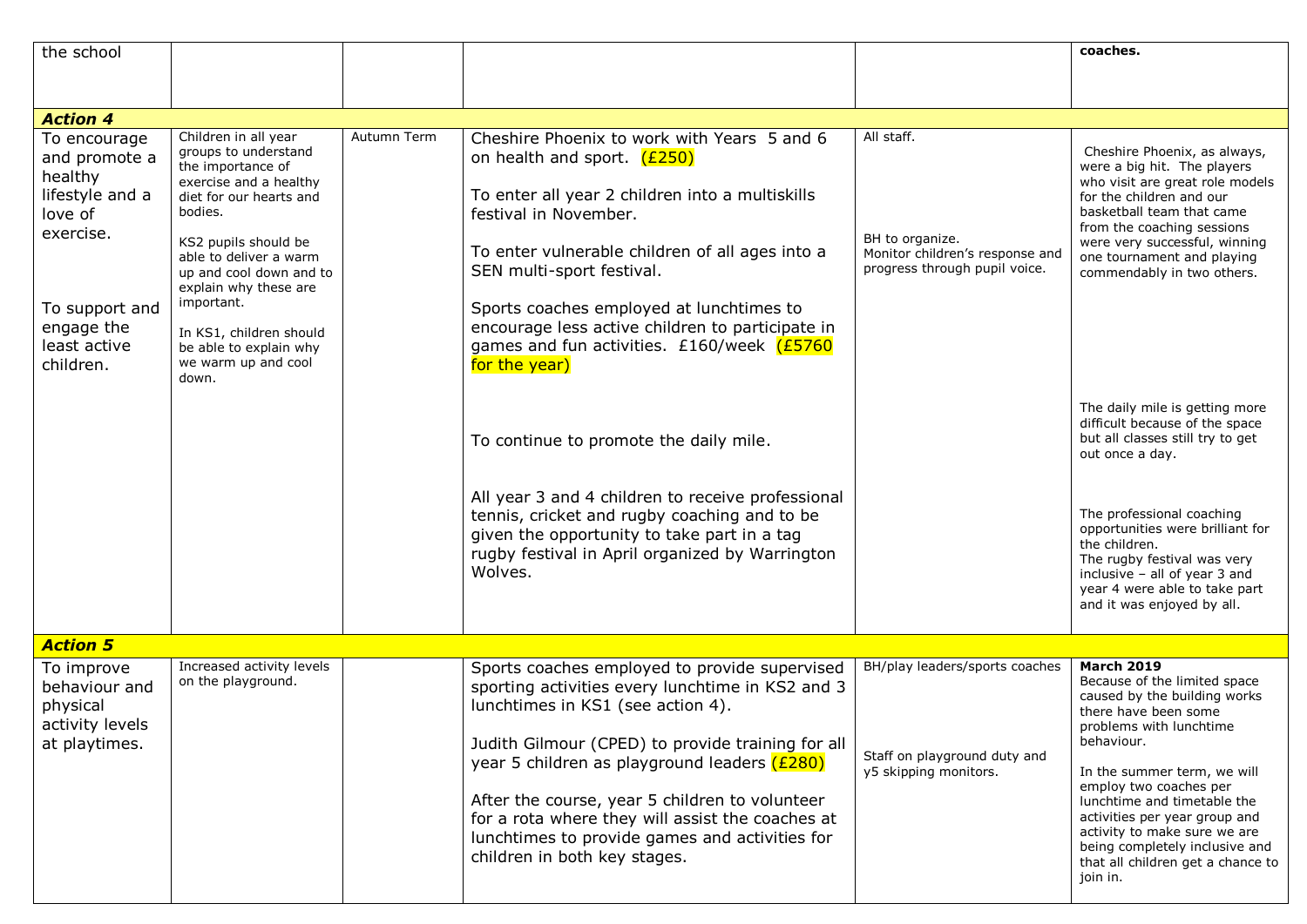|                                                                                                                                                            |                                                         |                                                                                                                                                                                                                                                                                                                                                                                                                                                                                                                                                                             |           | This will replace the after<br>school clubs for the least<br>active.<br>The least active group of<br>children will be invited to join a<br>lunchtime club rather than<br>after school.<br>The whole year group (y5) did<br>not receive training but two<br>children did and will be able to<br>gather a team and organize<br>activities next year. |
|------------------------------------------------------------------------------------------------------------------------------------------------------------|---------------------------------------------------------|-----------------------------------------------------------------------------------------------------------------------------------------------------------------------------------------------------------------------------------------------------------------------------------------------------------------------------------------------------------------------------------------------------------------------------------------------------------------------------------------------------------------------------------------------------------------------------|-----------|----------------------------------------------------------------------------------------------------------------------------------------------------------------------------------------------------------------------------------------------------------------------------------------------------------------------------------------------------|
| To support and<br>engage the<br>least active<br>children<br>To implement<br>government<br>quidance from<br>the childhood<br>obesity<br>document Aug<br>16. | Family support and<br>health education for<br>children. | To offer parents and children the opportunity to<br>take part in a 'Family Fitness' after school club<br>which they can do together and learn about<br>health and fitness whilst exercising at the same<br>time. $(10$ weeks x £40 = £400)<br>To offer the least active children a<br>dodgeball/multiskills club for 10 weeks $(E400)$<br>House competitions where all children are<br>encouraged to participate.<br>B teams for sports competitions.<br>In Netball we have entered A and B team<br>leagues and tournaments. We have also<br>entered a year 3 and 4 league. | <b>BH</b> | <b>March 2019:</b><br>This £800 was reallocated to<br>lunchtimes but with a focus on<br>being inclusive and<br>encouraging the least active<br>children to participate<br>£20 per day for each coach<br><b>Additional coaches 3 days a</b><br>week over the Summer term<br>which is 13 weeks.<br>£1040 total $(240 \text{ extra})$                 |

**£18540 already accounted for on this action plan leaving £870 for replacing resources.**

**October 2019 spent £98.97 on playground balls**

**February 2019 spent £136.38 on netballs, rounders balls and pump needles.**

**April 2019 £40 entry fee for dance competition**

**May 2019 spent £38.85 on ice packs, £14.64 on engraving a trophy, £28.99 on sports day stickers and £114.19 on KS1 sports day equipment.**

**Summer term extra money for sports coaches at lunchtimes = £240**